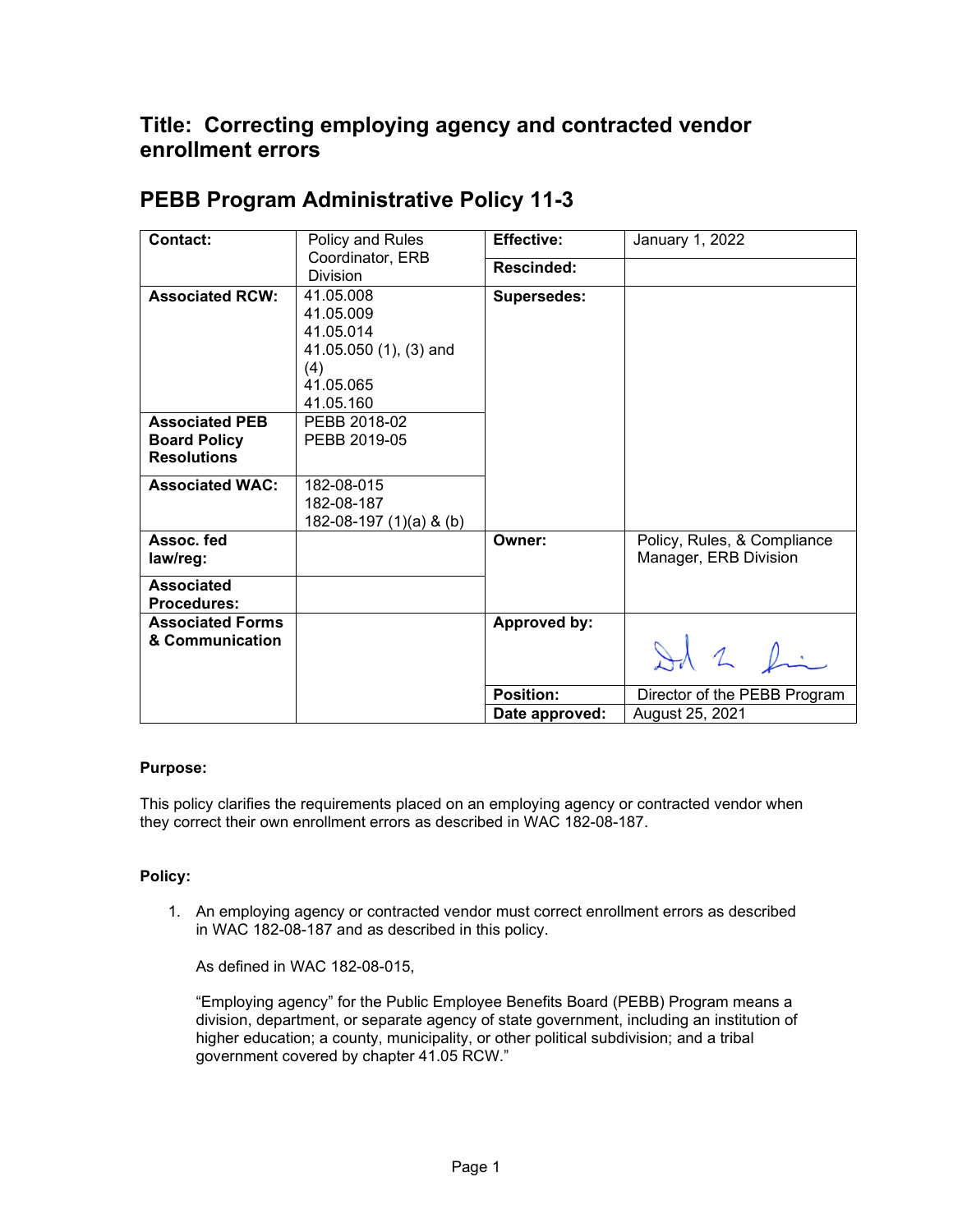"Contracted vendor" means any person, persons, or entity under contract or agreement with the HCA to provide goods or services for the provision or administration of PEBB benefits. The term "contracted vendor" includes subcontractors of the HCA and subcontractors of any person, persons, or entity under contract or agreement with the HCA that provide goods or services for the provision or administration of PEBB benefits.

2. If an employing agency, or contracted vendor in the case of life insurance and accidental death and dismemberment (AD&D) insurance, fails to timely enroll an employee, or their dependent, in PEBB benefits as elected by the employee, then the employing agency or contracted vendor must correct the error. The employing agency or the applicable contracted vendor must enroll the employee and the employee's dependent, as elected when correcting enrollment errors, reconcile related premium payments and applicable premium surcharges as described in WAC 182-08-187 (2) through (4), and provide recourse as described in WAC 182-08-187(5).

"Timely" in this subsection means the enrollment was entered by the employing agency or contracted vendor within the lower limit date.

The "lower limit date" is sixty days before the current process month. For example, if the current process month is June, sixty days before would be April; therefore, the lower limit date would be April 1.

"Current process month" identifies the specific period of time for which the insurance system is billing an agency. The begin and end date of an agency's current process month depends on which one of the three invoicing cycles the agency is in.

- 3. If an employing agency fails to notify an employee of their eligibility for PEBB benefits and the employer contribution as described in WAC 182-12-113 or the employer group contract, the employing agency must correct the error. The employing agency must provide the employee a written notice of eligibility for PEBB benefits, offer at least a ten day enrollment period and correct enrollment, reconcile premium payments and applicable premium surcharges as described in WAC 182-08-187 (2) through (4), and provide recourse as described in WAC 182-08-187(5).
- 4. If an employing agency fails to enroll an employee and their dependents in PEBB benefits as elected in the required forms or apply the applicable surcharges as attested in the required forms, then the employing agency must correct the error. The employing agency must enroll the coverage the employee elected and accurately reflect the employee's premium surcharge attestations when correcting enrollment, reconcile related premium payments and applicable premium surcharges as described in WAC 182-08- 187 (2) through (4), and provide recourse as described in WAC 182-08-187(5).
- 5. If an employing agency or contracted vendor in the case of life insurance and accidental death and dismemberment (AD&D) insurance, fails to accurately enroll an employee in Uniform Medical Plan Classic, Uniform Dental Plan, basic life insurance, basic AD&D insurance, employer-paid long-term disability (LTD) insurance or employee-paid LTD insurance, and apply the tobacco use surcharge status as described in WAC 182-08-197 (1)(b) when the employee fails to return the required employee forms within required time limits as described in WAC 182-08-197 (1)(a), then the employing agency or contracted vendor must correct the error. The employing agency or contracted vendor must enroll the employee as described in WAC 182-08-197 (1)(b) when correcting enrollment errors, reconcile related premium payments and applicable premium surcharges as described in WAC 182-08-187 (2) through (4), and provide recourse as described in WAC 182-08- 187(5).